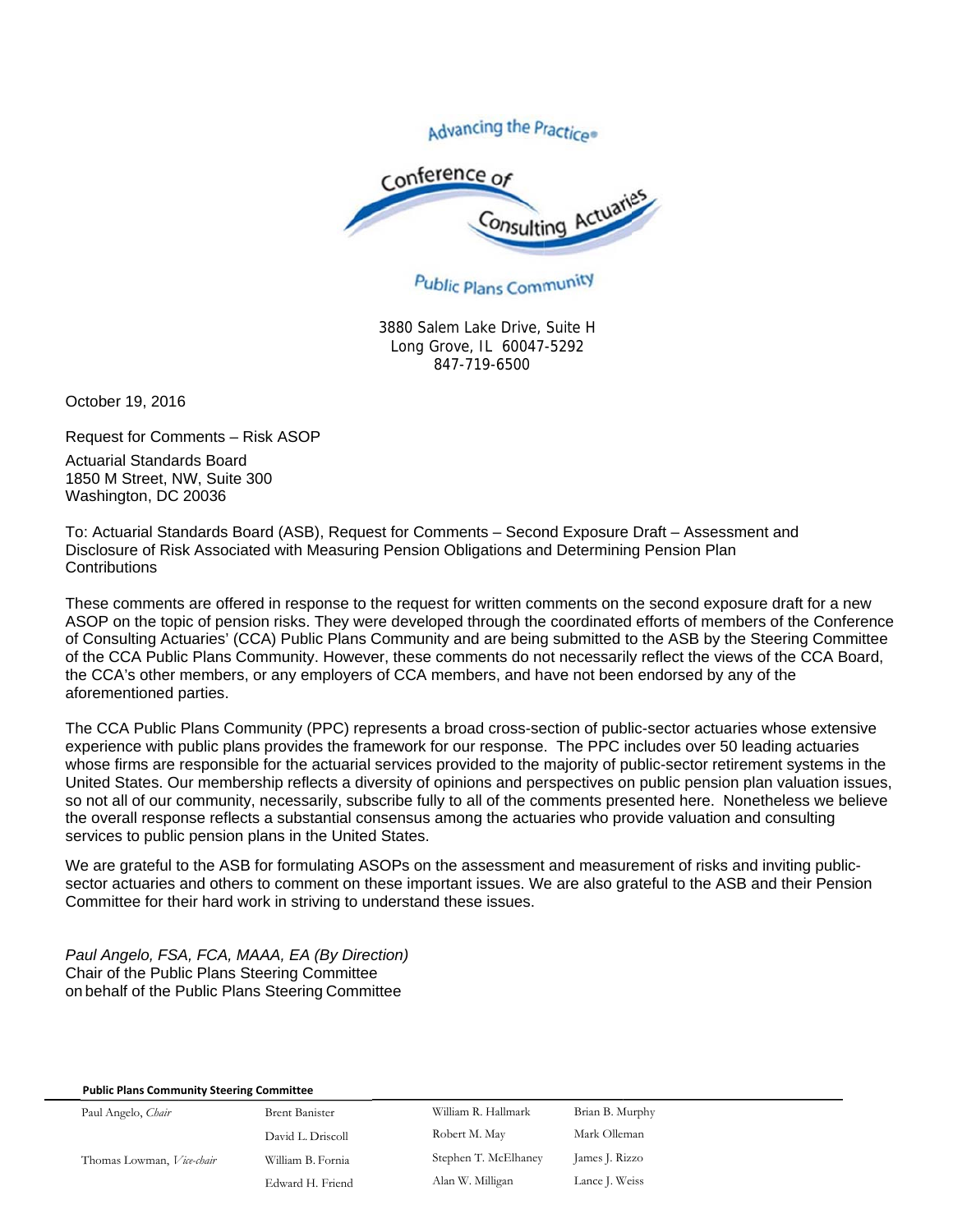## **Steering Committee of the Conference of Consulting Actuaries' Public Plans Community1**

## **Response to the Actuarial Standards Board (ASB)**

Request for Comments – Assessment and Disclosure of Risk Associated with Measuring Pension Obligations and Determining Pension Plan Contributions

We are pleased to submit the following comments to the Actuarial Standards Board (ASB) regarding the second exposure draft of the proposed Actuarial Standard of Practice (ASOP), *Assessment and Disclosure of Risk Associated with Measuring Pension Obligations and Determining Pension Plan Contributions*. We begin by noting that overall we find this second exposure draft to be a significant improvement on the December 2014 draft, both in the content and the clarity of the guidance. In particular, we believe the move away from the requirement of qualitative assessments for large plans is an appropriate direction for this ASOP. However, we believe there remain areas for improvement to this ASOP prior to its adoption. Our comments discuss individual sections of the proposed ASOP, following the order of the sections. In addition to discussion, we recommend specific changes to the language of the ASOP in a number of sections. Where we have done so, we highlight the text where we have added or deleted words in yellow, striking through those words we recommend removing. Finally, the three specific questions asked in the second exposure draft are addressed in the relevant sections: Section 2.3 for question 1, Section 3.6 for question 2, and Section 3.8 for question 3.

We have only one comment on Section 1, a general comment relating to the scope of the proposed ASOP. We note that OPEB plans are excluded from the scope of the proposed ASOP as written, and encourage the ASB to consider developing a similar standard for OPEB plans following the completion of this project. This additional ASOP would be titled *Assessment and Disclosure of Risk Associated with Measuring Retiree Group Benefit Obligations and Determining Retiree Group Benefits Program Contributions* if a naming convention similar to that of ASOP Nos. 4 and 6 is followed.

We have comments on four definitions within Section 2, beginning with Section 2.1. We believe this definition should reflect the valuation practices of all plans, particularly fixed contribution rate public and multiemployer plans, many of which commonly evaluate implicit funding periods in assessing funding. In addition, we believe the application of this standard to ERISA funding valuations should be clarified. Accordingly, we recommend the following edits to Section 2.1:

2.1 Funding Valuation-A periodic measurement of pension obligations performed by the actuary that the plan sponsor may use to determine plan contributions or the benefit levels and/or funding periods supportable by specified contribution levels. A funding valuation includes the The determination of the minimum required contribution, as defined by the Employee Retirement Income Security Act of 1974 (ERISA) is considered a funding valuation for the purposes of this standard.

The second definition on which we have a comment is Section 2.2. We feel that this definition needs to make clearer whether periodic cost includes accounting or just refers to funding. It is our recommendation that this definition should make clear that periodic cost in this ASOP refers only to measurements made for funding purposes. Accordingly, we recommend the following edit to Section 2.2:

2.2 Pricing Valuation--A measurement of pension obligations performed by the actuary for funding purposes to estimate the impact on the periodic cost or the actuarially determined contribution of proposed changes to plan benefit provisions.

<sup>&</sup>lt;sup>1</sup> These comments were developed through the coordinated efforts of the Conference of Consulting Actuaries' (CCA) Public Plans Steering Committee and are being submitted to the ASB by the Steering Committee of the CCA Public Plans Community. However, these comments do not necessarily reflect the views of the CCA Board, the CCA's other members, or any employers of CCA members, and should not be construed as being endorsed by any of the aforementioned parties.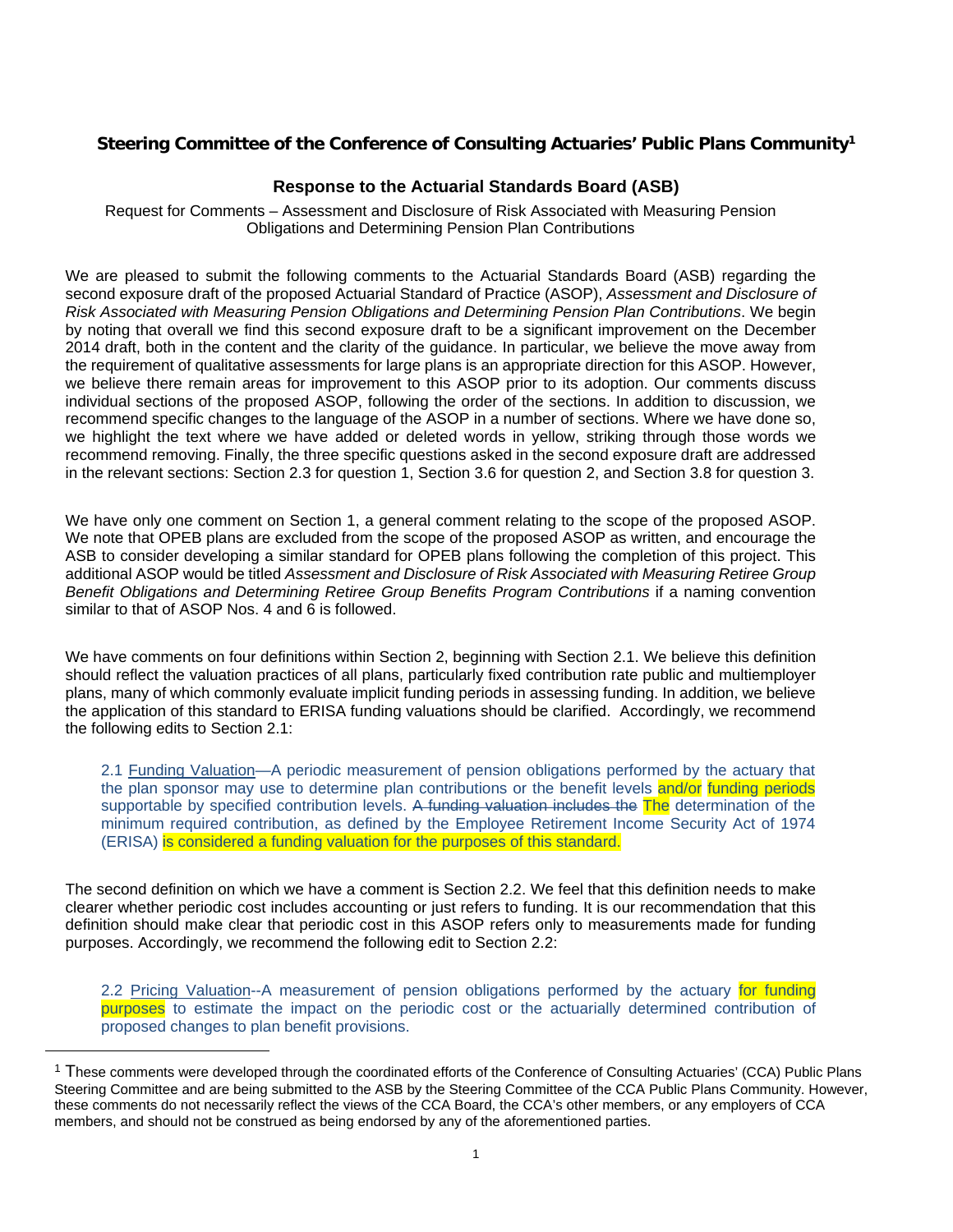The third definition from Section 2 on which we have comments relates to the first specific question in the second exposure draft, which asks if we believe that the addition of contribution risk in Section 3.3 is consistent with the risk definition in 2.3. While we generally believe that it is consistent, we also believe that contribution risk, as described in item 3.3.e, should be explicitly defined in section 2. We anticipate this definition would likely be added after the current Section 2.3 defining Risk and before the current Section 2.4 defining Scenario Test. We recommend that the text from item 3.3.e be used so that this definition could read as follows:

2.4 Contribution Risk—The potential that the plan's funding policy is not consistent with an actuarially determined contribution, that actual contributions are not made in accordance with the plan's funding policy, or that material changes occur in the anticipated number of covered employees, covered payroll, or other relevant contribution base.

With this change, item 3.3.e could then be edited as follows, leaving only the (bold) defined term **contribution risk**:

3.3.e. **contribution risk** (i.e., The potential that the plan's funding policy is not consistent with an actuarially determined contribution, that actual contributions are not made in accordance with the plan's funding policy, or that material changes occur in the anticipated number of covered employees, covered payroll, or other relevant contribution base.) *[bold on "contribution risk" added by the edit]*

The final item in Section 2 on which we have comments is Section 2.7, Stress Test. The first edit we suggest is to replace "measuring" with "assessing" to be more consistent with the previous definitions in current Sections 2.4 and 2.5, and to better convey the possible use of this method when a true "measurement" may not be possible or cost-effective, but some type of an assessment can nonetheless be completed. We also recommend replacing "adverse" with "significant" to acknowledge that risk can be experienced in two directions, both favorable and unfavorable. Accordingly, we recommend the following edits to Section 2.7:

2.7 Stress Test--A process for **measuring assessing** the impact of adverse significant changes in one or relatively few factors affecting a plan's financial condition.

Our primary recommendation relating to Section 3 is that the order of Sections 3.2 and 3.3 be reversed. We believe that this will improve the flow and usability of the ASOP as it will address identifying risks first and then address assessing those identified risks. The current order addresses assessment of the risks prior to their identification.

Regarding Section 3.3 and the addition of contribution risk, our primary comment was discussed previously, that we feel contribution risk should be explicitly defined in Section 2.

Additionally, we recommend that item 3.3.d be changed to acknowledge that there are demographic risks other than longevity that can materially affect future outcomes. For example, actual retirement rates varying from what is assumed can have a material impact on the value of a retirement benefit change. Therefore, we recommend this section be edited to expand the focus to general demographic risks as follows:

3.3.d. longevity and other demographic **risks** (i.e., the potential that mortality or other demographic experience will be different than expected); and

Regarding Section 3.6, the second specific question in the second exposure draft asks if we agree with the proposed guidance in section 3.6 stating that an actuary should recommend to their intended user that a more detailed assessment of the risks identified by the actuary be performed if the actuary feels in his or her professional judgment that this more detailed assessment would be beneficial for the intended user in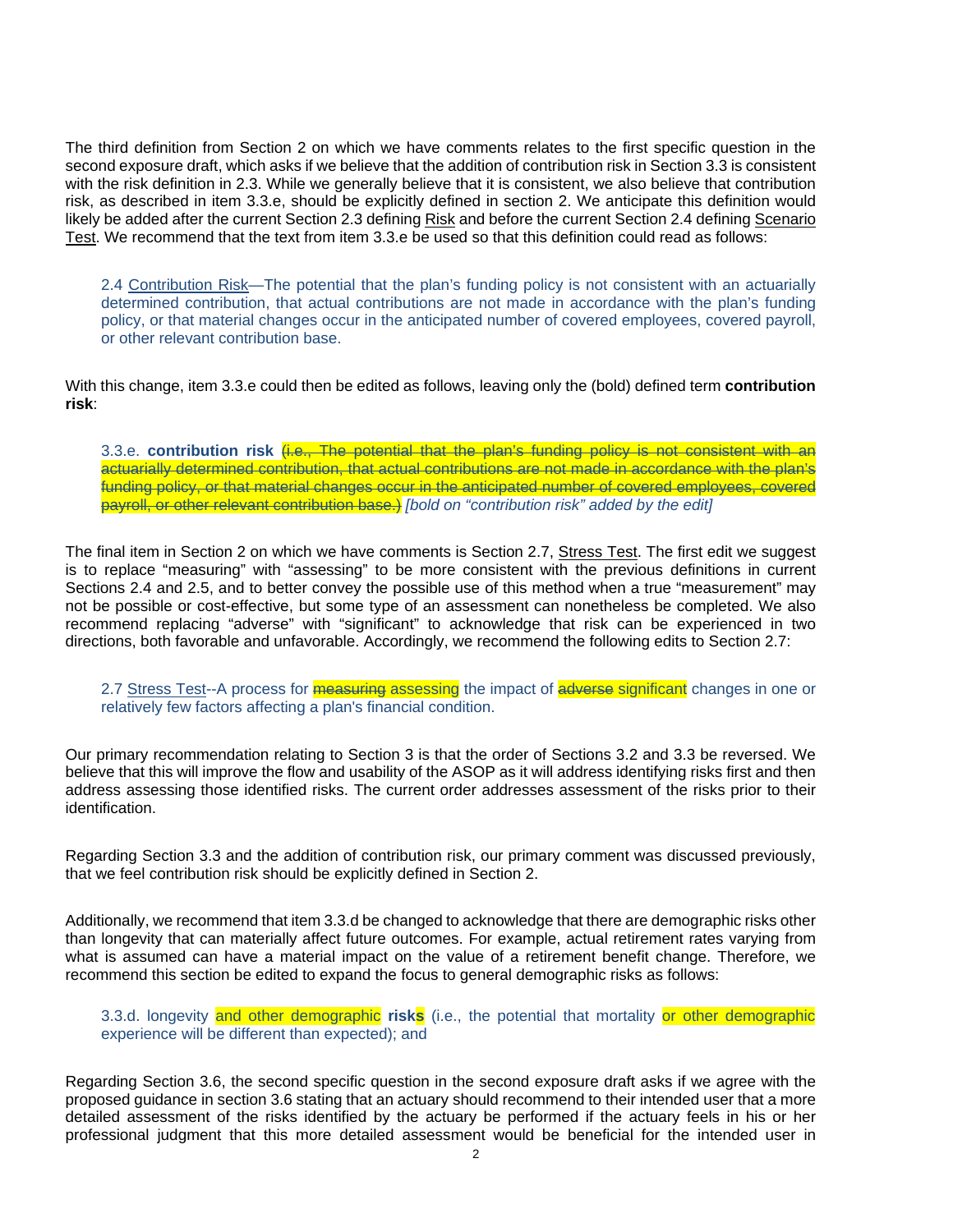understanding the identified risks. We do agree with this guidance, but recommend two revisions that would improve this section and its appropriate role in influencing practice.

We believe that, considering the meaning of "should" in ASOP 1, the guidance "should recommend ... that such an assessment be performed" is too strong in the second exposure draft. We recommend modifying Section 3.6 to say that the actuary "should recommend" that the intended user "consider" having this assessment performed. This change would permit the intended users, in consultation with the actuary, to adopt the risk analysis most appropriate to their situation, recognizing that some intended users may be essentially required by their own practices to adopt the actuary's recommendations. Additionally, we recommend replacing the word "beneficial" with "necessary." Beneficial implies any positive outcome of additional analysis justifies its recommendation, regardless of the magnitude of the benefit and/or the necessary cost for its completion. "Necessary" instead allows evaluation of the magnitude of the benefits derived from the additional analysis as well as consideration of cost. To implement these two changes, we recommend that this section be revised as follows:

3.6 Additional Assessment of Risk--If, in the actuary's professional judgment, a more detailed assessment would be beneficial necessary for the intended user to understand the **risks** identified by the actuary, the actuary should recommend to the intended user that such an assessment be performed considered.

Also in Section 3.6, we recommend a revision to the example of factors to consider listed in Section 3.6.f. We believe the current reference to contribution allocation procedure should be expanded so as to be applicable to all plans, including those whose contributions are set as a fixed rate. We therefore recommend a change to this item as follows:

3.6.f. any relevant characteristics of the contribution allocation procedure or any other method for determining actual contributions, such as a significantly backloaded contribution allocation procedure;

The third specific question in the second exposure draft asks if we believe the guidance in the new Section 3.8 regarding disclosure of historical actuarial measurements and potential disclosures of other historical information relevant to actuarial measurements to assist in understanding the risk associated with plans is appropriate. Generally, we do think that this is appropriate. Further, we like the proposed language but recommend that historical measures of plan maturity be added to the list of examples in Section 3.8. This can be done by adding within Section 3.8 a new example:

e: plan maturity measures.

In Section 4, we believe that the order of the current Sections 4.1.a and 4.1.b should be reversed so that the identification of the risks to be assessed precedes the assessment of these risks, consistent with our comments on Sections 3.2 and 3.3 above.

Additionally, in the current 4.1.b, we believe that the rationale for selecting the risks to be assessed is a necessary part of the risk assessment rather than a separate disclosure. Otherwise, the rationale for every risk assessed may end up as essentially a recitation of the text from the current Section 3.3; i.e., that the risk "may reasonably be anticipated to significantly affect the plan's future financial condition." Further, we recommend that the explanation of the "significance" of the risk be incorporated in the assessment that is performed after the relevant risks are identified.

Accordingly, we recommend the following revisions to 4.1.b (which above we recommend become Section 4.1.a):